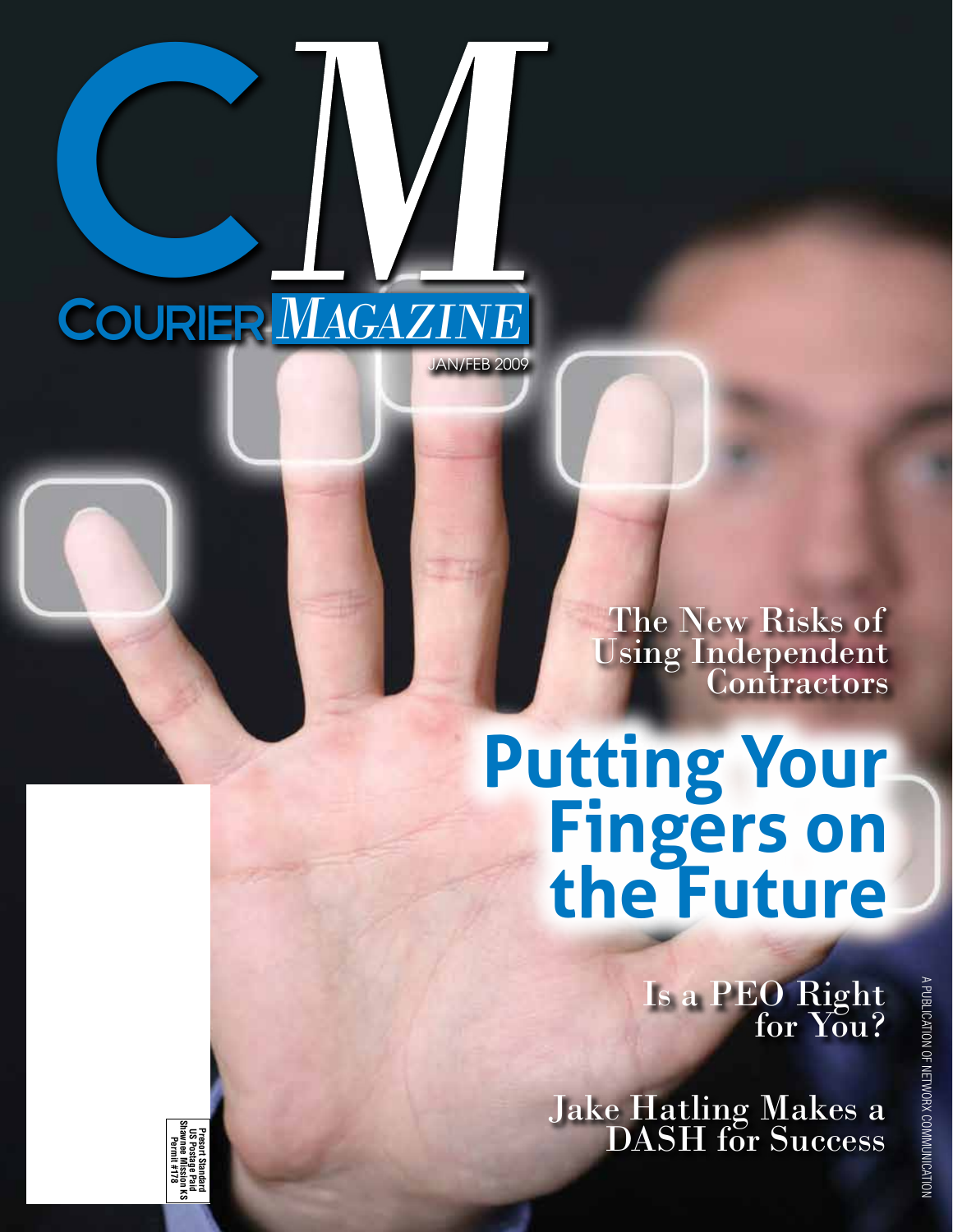

# RY SERVICES 398-3988

*Jake Hatling started DASH with \$200, a truck and a laptop.*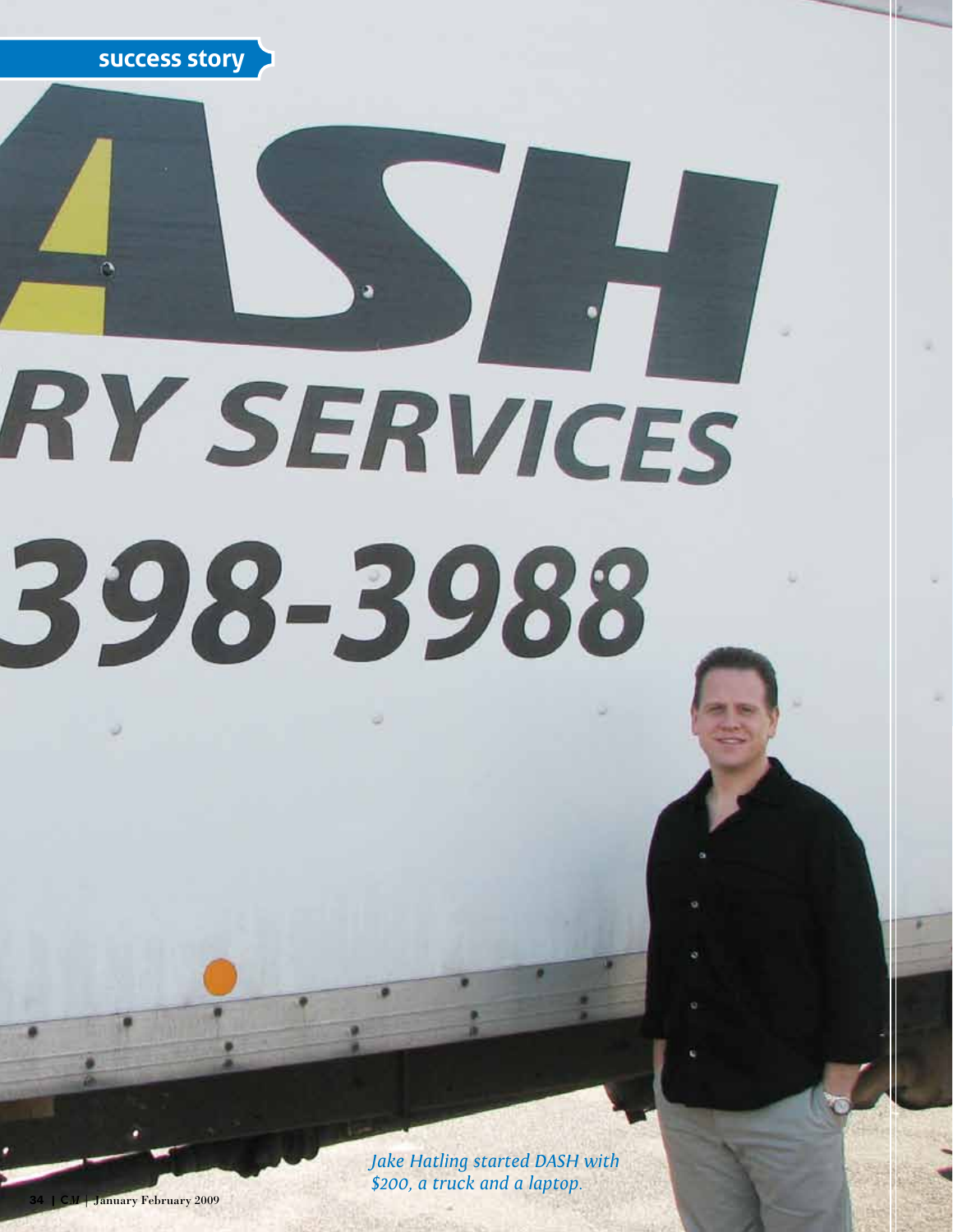By Mary A. DeLuca

# **Jake Hatling Makes a DASH for Success**

ne truck, a laptop and \$200. That's how Jake Hatling started **DASH Delivery Service** (Minneapolis, Minn.) in January 2000. Today, steering a group of 75 drivers and 10 staff members, DASH brings in about \$2.5 million annually. But Hatling's start-up was fueled by a few intangible items he had up his entrepreneurial sleeve: experience, a keen business sense and the drive to reach for the top.

Before Hatling started DASH, he owned FasTrack Couriers with a partner. During their five years in business, they "did okay … we made a living," said Hatling. But that wasn't enough for him.

"I knew which way the industry was going from attending *Courier Magazine* conferences and networking with other courier company owners," he said. "I knew we needed to invest in technology and infrastructure."

His partner disagreed; so they split and Hatling started DASH and never looked back.

## **Service Offerings**

- On demand
- Dock truck
- Legal
- Route/Scheduled
- Medical/Specimen
- NFO/Air freight
- White glove/2-man crews
- Refrigerated van

#### **Lessons Learned**

Hatling's \$200 start-up money didn't go far, but the lessons he learned at FasTrack did.

"I learned to be patient," Hatling said. "Things seldom run smoothly, so you learn to work things out without getting out of control. I also learned that every customer has different needs and the cookie cutter approach doesn't work."

Those lessons pointed the way for DASH to offer customized business solutions. As he saw a need, Hatling reacted with the niche solution to remedy the problem, like offering white glove service before most people even knew what it was. Each solution led to increased success. When approached by a pharmaceutical company in Duluth that needed prescriptions delivered in 2005, Hatling opened a branch office there. That move not only accommodated the pharmaceutical company and gave DASH a great account, it also brought about a great deal of new business to meet the unique requirements of the Duluth area.

"It's a different type of customer in Duluth," Hatling explained. "It's a big city with small town values and the people there don't like to be known by a number. We know everyone there by name."

More recently, one of the country's largest food distributors came to him to ask if he could handle refrigerated deliveries. He secured a refrigerated van and another new service was born.

Today, the company does a large variety of work, but the bulk is a mix of white glove and medical. So the question comes to mind: *What's the next niche to watch in the industry?* "I don't know," Hatling said. "But if it's out there, I'll find it."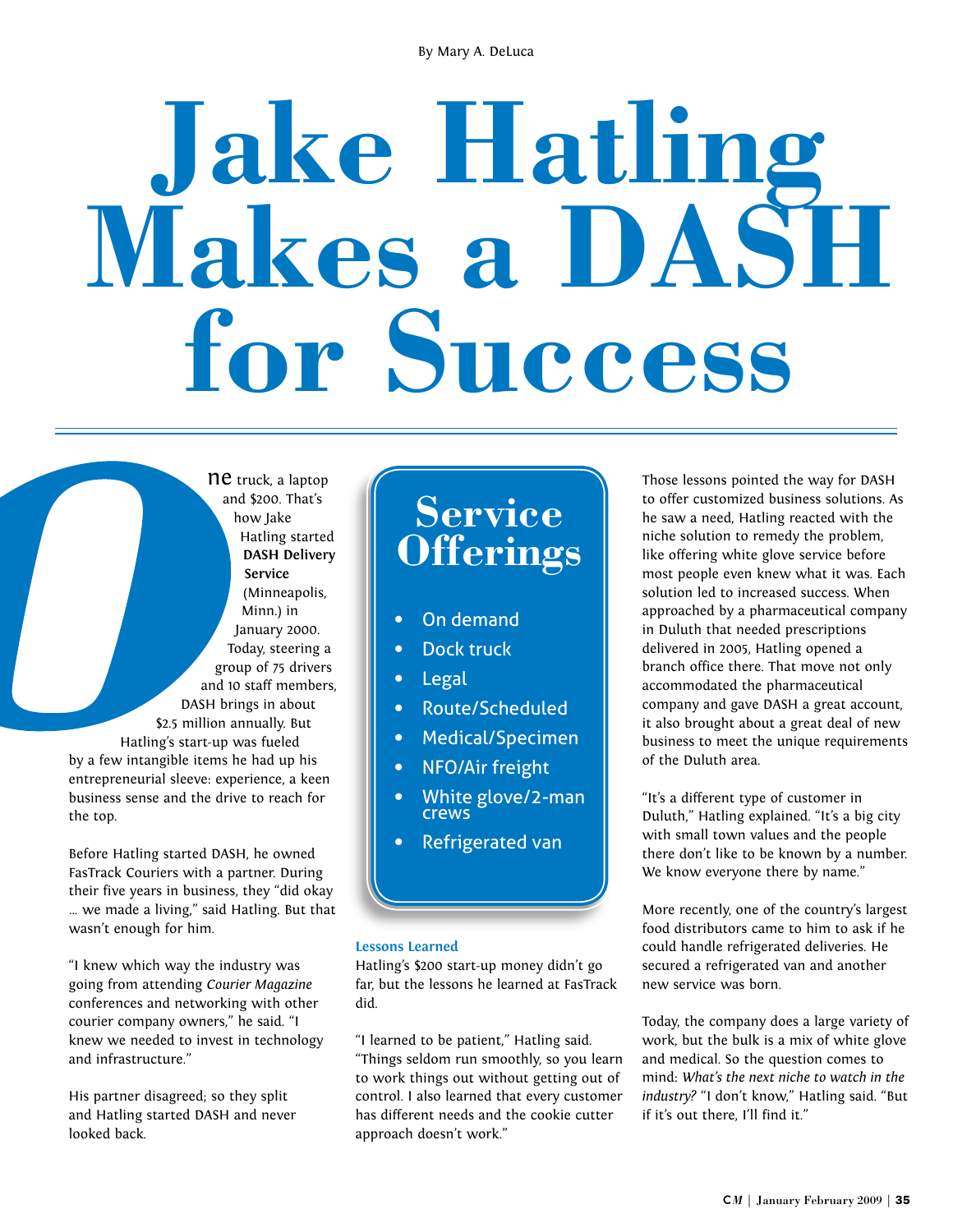### **Hatling's Tips for Success**

- 1. Be flexible in meeting your customers' needs.
- 2. Reach out to other local courier companies.
- 3. Always have someone selling.
- 4. Use the most up-to-date technology possible for the size of your company.
- 5. Set high goals, and then reach them!

#### **Distinction in the Crowd**

Hatling's *always-looking-for-the-nextchallenge* attitude has brought him great success in a relatively short period. In part, this is due to his ability to see what the future holds. Hatling has a formula for handling one of the most difficult and consistent issues in the industry: balancing drivers with jobs.



#### **AMERICAN EXPEDITING COURIER SERVICE**

... The courier you can count on

#### **Serving the** following airports:

| ABE        | CMH        | IND        | PHL        |
|------------|------------|------------|------------|
| ATL        | CVG        | JFK        | PIT        |
| <b>BUF</b> | <b>DAY</b> | <b>JST</b> | RDU        |
| <b>BWI</b> | <b>DCA</b> | LGA        | <b>RIC</b> |
| CAK        | DTW        | MCO        | <b>ROA</b> |
| CLE        | FRI        | MDT        | <b>SEA</b> |
| <b>CLT</b> | <b>EWR</b> | MSP        | <b>TOL</b> |
|            | IAD        | ORF        | <b>TPA</b> |

#### **TSA Approved IAC 1-800-FAST (3278) www.amexpediting.com**



"I measure the metrics," Hatling said. "I look at our history and look ahead one month, three months, six months and a year. I know if our sales people are making 21 calls, they will have five successful attempts and the result will be two sales. The cycle for those sales is usually two months. By automating the sales process, I can balance my drivers and jobs."

Tricks of the trade like these usually come only as a result of long periods of trial and error, but not for the fortunate courier companies of Minneapolis. Hatling believes in sharing what he's learned, so when a new company opens in the area, Hatling personally welcomes them into the industry. He offers his services as a backup and counsels them with the many lessons he's learned over the years.

 "I tell them I won't go after their work and I offer to sign something attesting to it. As a result, they won't steal my accounts and I benefit from their overload."

One such courier company owner is Wade Wilaby of **Falcon Delivery Service** (Minneapolis, Minn.), who called Hatling seven years ago because he needed help with overflow.

"He's been a mentor to me ever since," Wilaby said. "He supports me and gives me advice when I have a problem. No

matter what it is, he's either done it or knows someone who has. And he's never stepped on my toes."

Hatling's philosophy is not only altruistic; it's a good business maneuver since DASH benefits by the overflow work while building mutual trust. "It takes a lot of trust to let another company be your backup," Hatling said.

Wilaby agreed: "I wouldn't work with just anyone in this type of business arrangement. This is a very competitive business and there are a lot of cutthroat people out there who would steal your business in a minute. Jake's an outstanding businessman, though. In fact, if I am going to lose a customer, I'll call him and suggest he go after it. I'd rather he get it than anyone else."

#### Goals and the Future

The future is looking good at DASH. A firm believer in the fact that someone needs to be selling at all times, even busy ones, Hatling has a sales rep, Tasha Rozell, working on future business.

"I used to be a driver, so I understand both sides of the job" Rozell said. "But I find this end much more rewarding. We have a great reputation, a wide variety of services and a real leg-up with our new technology."

Rozell refers to the complete